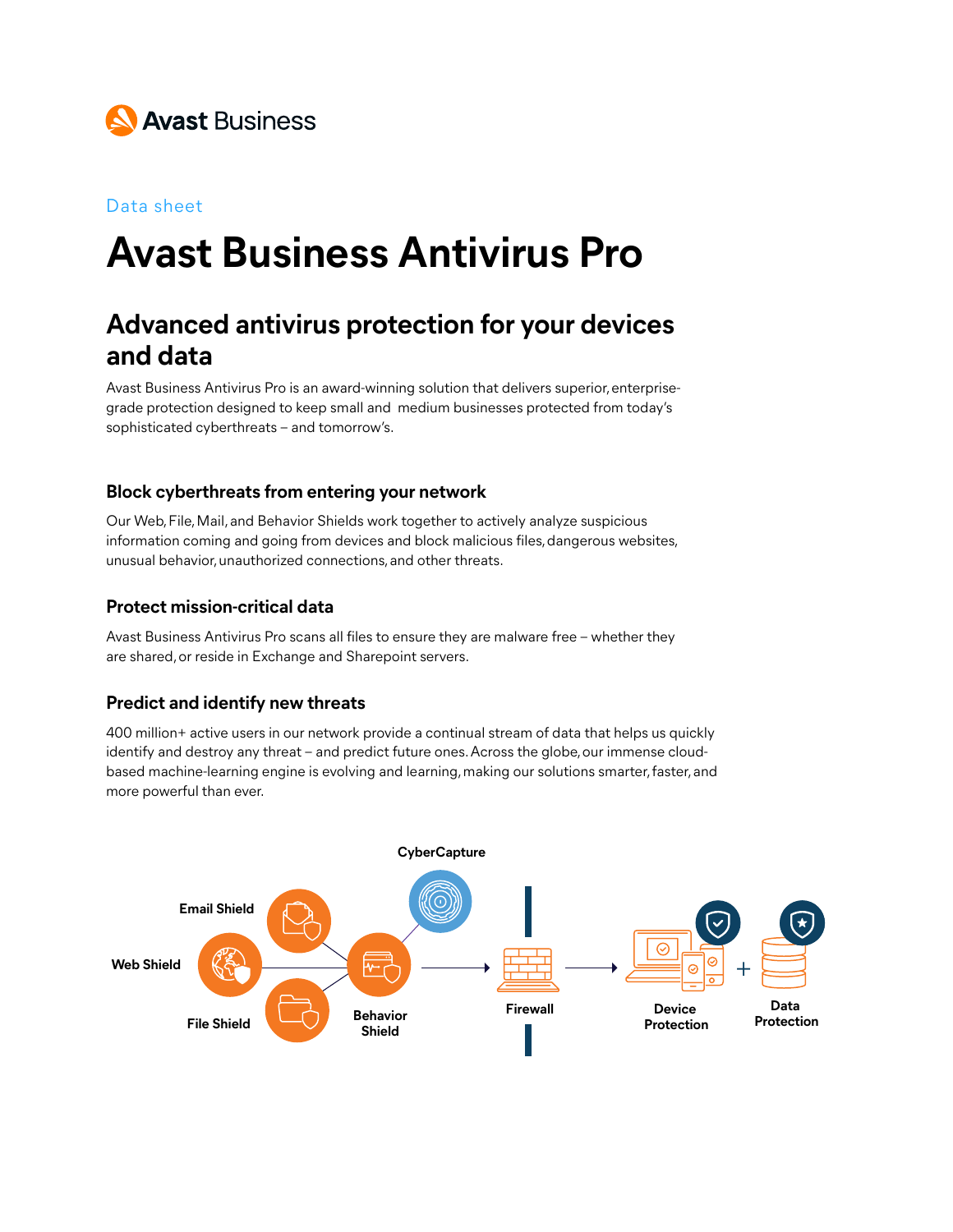

# **Features**

#### **File Shield** Scans any file that is opened or downloaded to make sure it's malware-free.

#### **Web Shield**

Checks web URLs and certificates to ensure they're safe before a network connection is made.

#### **Mail Shield**

Inspects both incoming and outgoing emails to ensure they are completely malware-free.

#### **Behavior Shield**

Looks for suspicious behavior in programs installed on devices that may indicate malicious code.

#### **CyberCapture**

Detects and analyzes suspicious files in a safe, virtual environment.

#### **Firewall**

Monitors all network traffic between PCs and the outside world to prevent unauthorized communication.

#### **SmartScan**

Scans for malware, outdated applications, unsafe settings, and suspicious add-ons.

#### **Sandbox**

Lets users run applications, download files, and visit websites in a virtual environment that is isolated from the computer.

#### **Wi-Fi Inspector**

Scans networks for vulnerabilities, checks network, device, and router settings, and identifies threats.

#### **Real Site**

Protects against DNS hijacking to ensure the correct website is displayed.

#### **Rescue Disk**

Boots up a PC that's been infected with malware from a USB that contains a clean version of the system.

#### **Security Browser Extension**

Scans sites for authenticity and blocks malicious ads.

#### **Remote Access Shield**

Choose who can remotely access your computer and block unwanted connections to prevent Remote Desktop Protocol (RDP) exploits and brute-force attacks.

#### **Software Updater\***

Keeps commonly used third-party software up to date to eliminate potential security exploits.

#### **Data Shredder**

Overwrites files multiple times to permanently erase sensitive data making it irretrievable.

#### **Exchange Server Protection**

Scans and filters emails at the Exchange server level – stopping potential attacks before they spread to the network.

#### **SharePoint Server Protection**

Checks all files uploaded onto shared storage to ensure malware cannot compromise data.